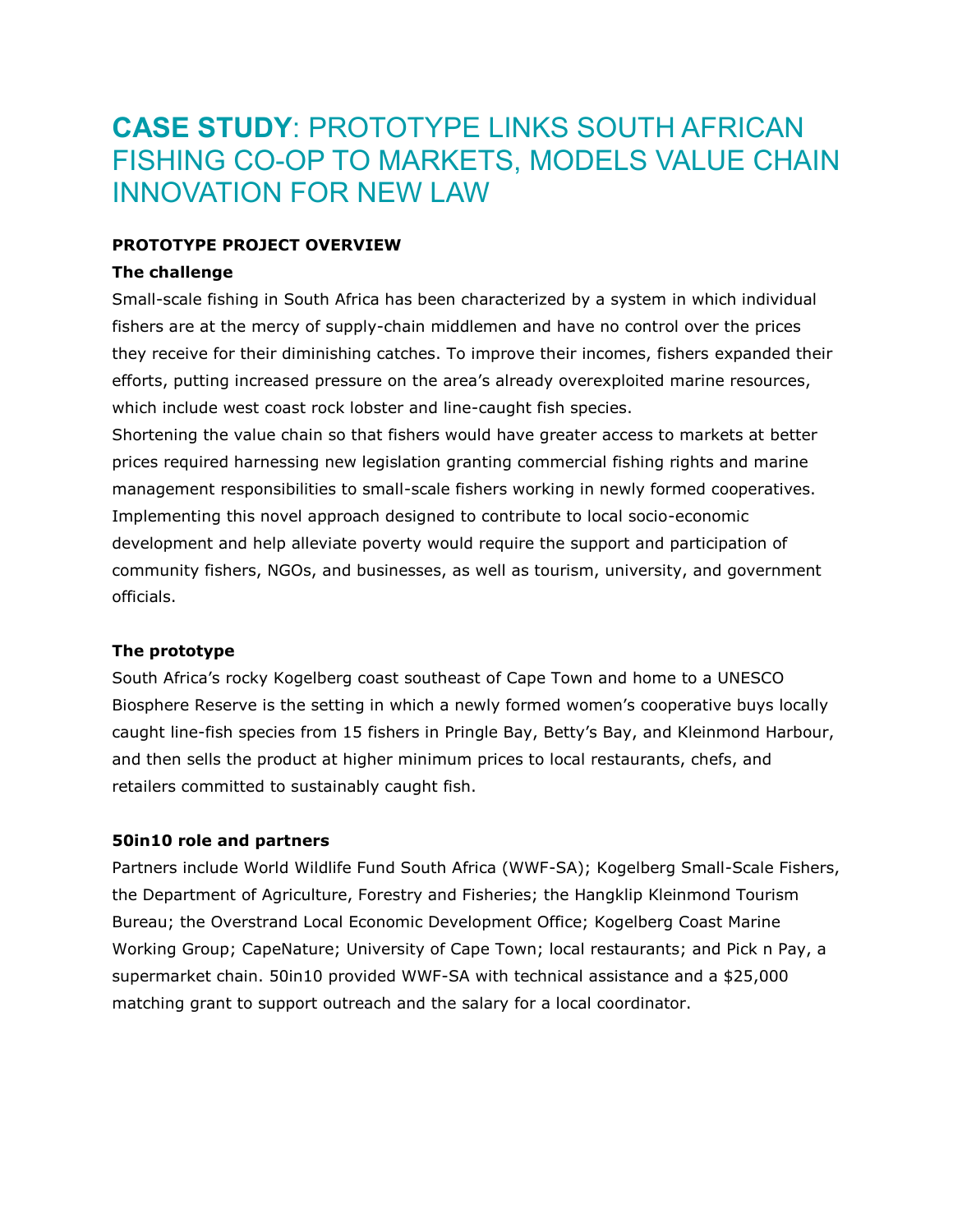# **50in10 Theory of Change in action**

# **Policy reform**

South Africa's newly amended Small Scale Fisheries Policy allocates collective commercial rights to small-scale fisheries through cooperatives, encouraging fishers to work together to pursue legal and economically viable livelihoods and reverse the fragmentation under the previous system of individual permits that excluded them from the formal fisheries sector. Policy actions included:

 Formation of a women's fishing cooperative to operate a supply chain restaurant project and serve as the main local fishery and marine resource management body

### **Community empowerment**

The project empowers the cooperative to play an active role throughout the value chain. Members sell fish to restaurants and manage all steps in the supply chain, from catch to product delivery. They also have resource monitoring responsibilities and compliance duties in managing the fishery. Actions taken included:

- Three cooperative members serve on the Kogelberg Coastal Marine Working Group to represent the fishing community.
- Cooperative members are expected to receive training about all steps in the supply chain.

# **Credible science**

The project is moving fishers from a paper-based data collection system to an integrated monitoring system via a smart phone application that records catch data, supports supply chain traceability, and informs co-management discussions with government partners. Activities included:

 Training fishers, cooperative members, and government monitors on using the phone application.

#### **Market demand**

Building relationships with restaurants and retailers eager to meet customer demand for sustainable seafood, the cooperative works with local business and tourism authorities to build consumer awareness and demand for products that support fishing community livelihoods. Actions included:

Two seafood restaurants buy catch from the cooperative at preferential prices.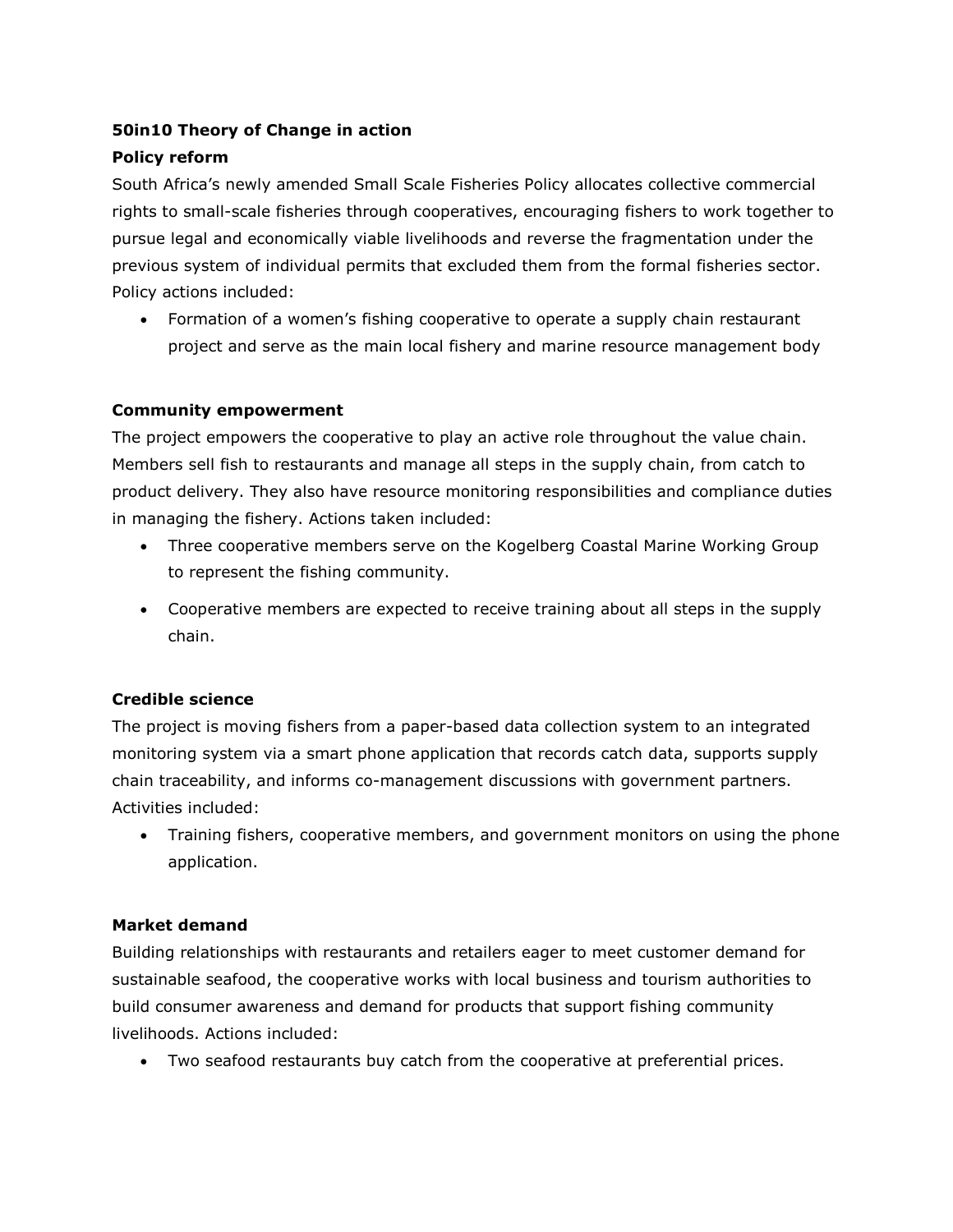- Cooperative members received training from a notable chef on how to prepare fish for high-end restaurant markets.
- The tourism bureau developed a culinary roots marketing campaign.
- Plans to establish a fish market at Kleinmond Harbour are under development.

# **Results**

As a novel approach to small-scale fisheries governance, the restaurant value-chain project provides a model for how other South African fishing communities can implement the new small-scale fishery policy and contribute to the revitalization of their coastal towns. Results included:

- Formation of a women's cooperative
- Participation of two restaurants; many others have expressed interest
- Piloting of IMS smart phone application tool for data collection and traceability to be rolled out nationally as part of the small-scale fisheries policy
- Pick n Pay indicated a commitment to sell the cooperative's pickled mussels at stores nationwide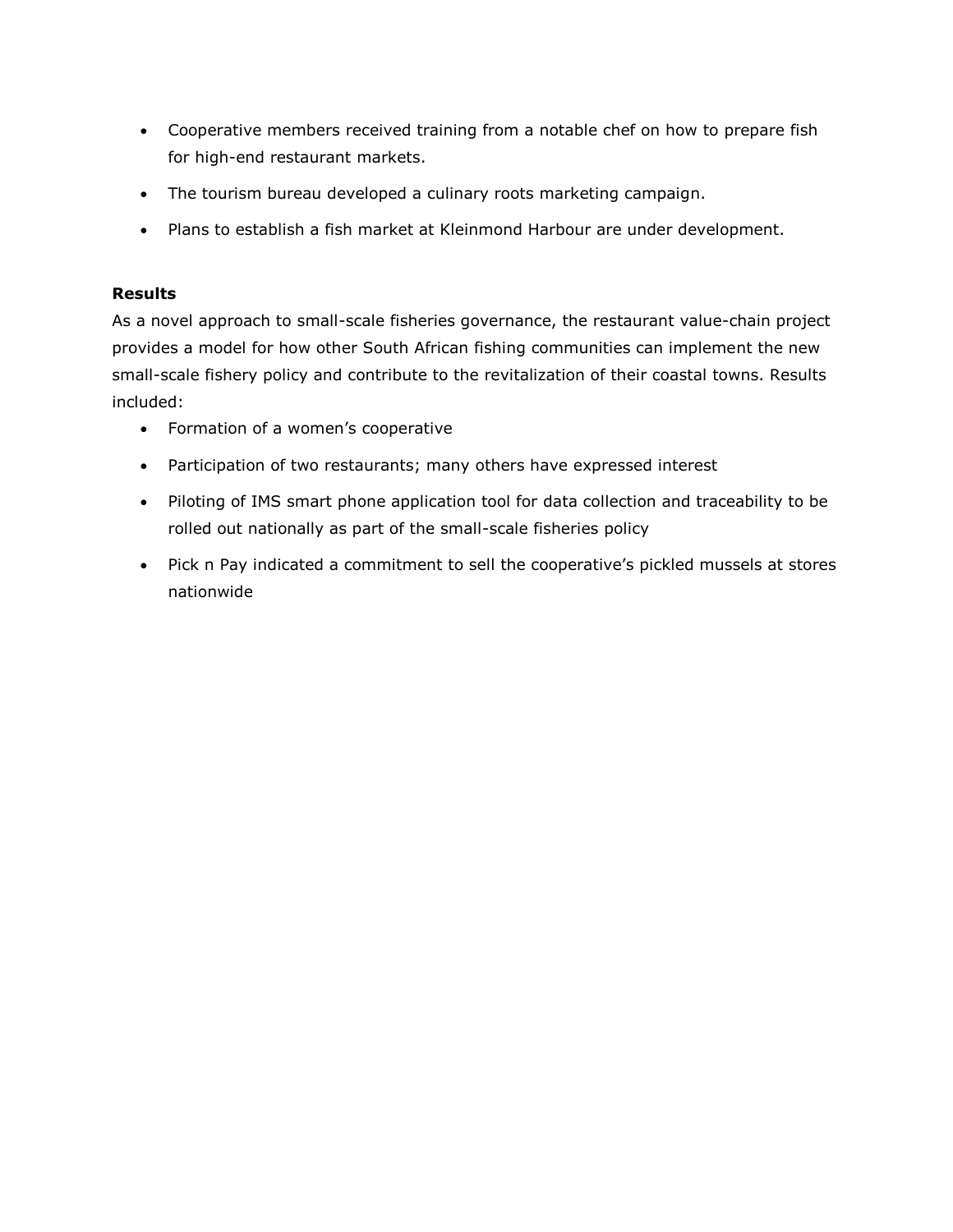#### **PROJECT STORY**

# **Prototype Links Fishing Co-op to Markets, Models Value Chain Innovation for New Fishery Law**

South Africa's rocky Kogelberg coast southeast of Cape Town is the setting of a 50in10 prototype project that promotes implementation of legislation granting commercial fishing rights and marine management responsibilities to small-scale fishers. At its center is a newly formed cooperative that links the fishers to restaurants and markets committed to purchasing sustainably caught fish.

The project harnesses the country's new small-scale fishing policy to address environmental sustainability issues of area fishing activities plus considers the poverty and inequity challenges faced by coastal fishing communities. By capitalizing on Kogelberg's UNESCO Biosphere Reserve status and linking with tourism and economic development entities, the program acknowledges the fishing sector's important role in strengthening tourism and creating job opportunities.

#### **Prototype models 50in10 Theory of Change**

"We knew this project would benefit greatly from the seed money, be able to rapidly execute the prototype, and make a collective impact," says Megan Arneson, 50in10 acting executive director. "It exemplifies how the four levers of our Theory of Change—community empowerment, policy reform, credible science, and market demand—work together to create lasting change, restore fishery health, and strengthen Kogelberg's fishing communities."

The project seeks to build local markets for sustainable seafood and ensure that fisheries are managed sustainably using a framework addressing human rights, gender equality, and economic development as mandated by South Africa's revised Small Scale Fisheries Policy.

# **Policy reform: creates opportunities to build local markets & strengthen sustainability**

By allocating community rights to small-scale fisheries through cooperatives, the policy aims to encourage fishers to work together and reverse the fragmentation of small-scale fishing communities that the previous system of individual permits created.

"This partnership aims to help bridge the gap between small-scale fishers and restaurants by empowering a local women's fisher cooperative to work with all the fishers in the area to enable them to sell fish directly to the restaurants for a better price," explains Mkhululi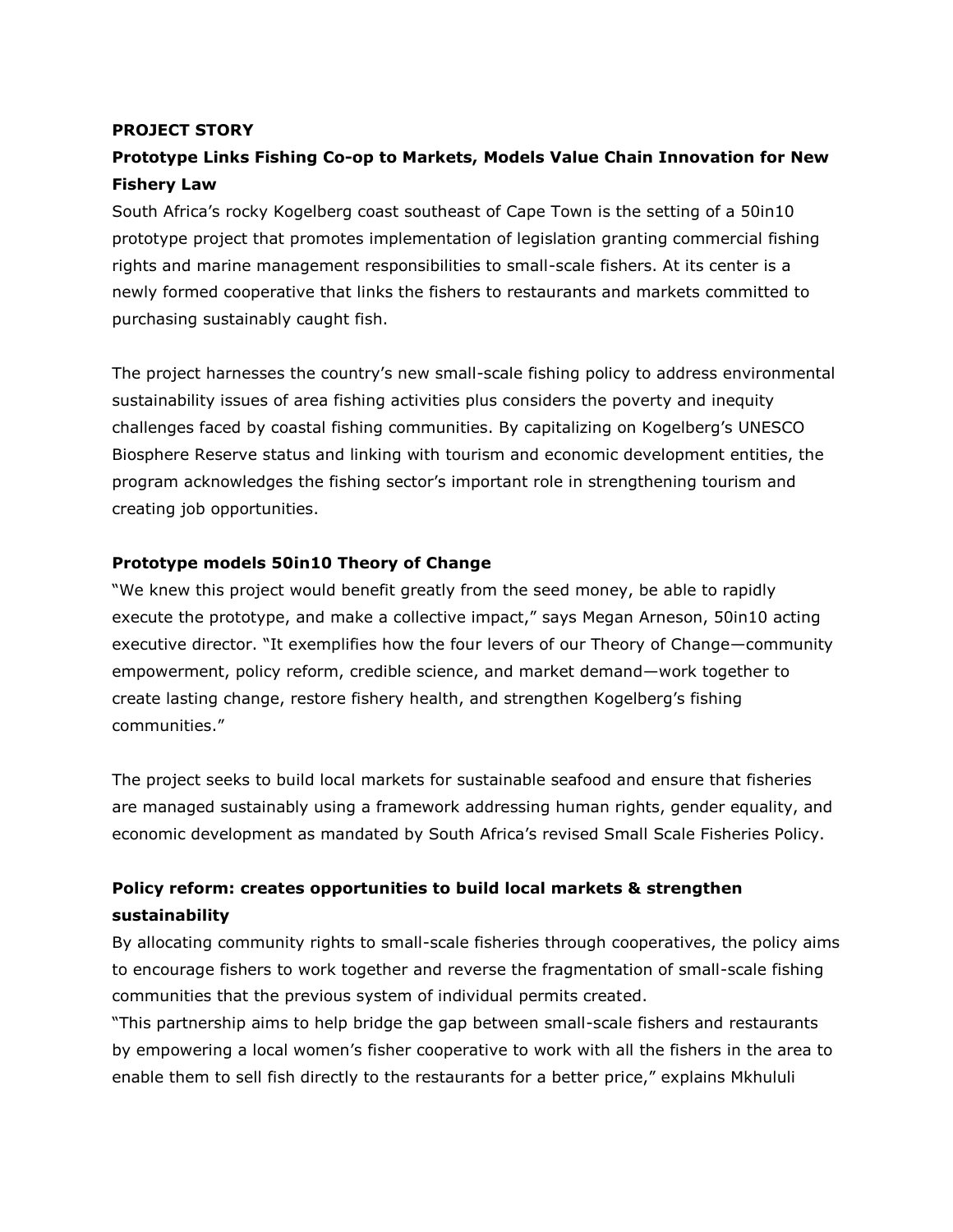Silandela, small-scale fisheries officer with the World Wildlife Fund South Africa (WWF-SA), one of nine government, NGO, university, and commercial partners involved.

#### **Community empowerment for women's cooperative**

In this program, women participate in the design and implementation of the value chain project and in the co-management of the fishery. "Women are the pillars of fishing communities, and their hard work is hardly ever acknowledged," says Silandela.

The nine-person women's cooperative aims to buy locally caught line-fish species from 80 fishers in Pringle Bay, Betty's Bay, and Kleinmond Harbour, and then sell the product at higher minimum prices negotiated with two seafood restaurants: KabelJoe's, a seafood and sushi establishment in Kleinmond Harbour, and On the Edge, at the new Stony Point Eco-Centre adjacent to a colony of endangered African penguins.

# **Build market demand, shorten value chain, boost seafood value**

"It's a creative solution to shorten the many steps in the value chain by eliminating the middlemen and maximizing the value of local species," explains Corey Peet, 50in10 program director, noting that implementing a solid business model promotes good practices and rewards fishers for following them—which is key to building sustainable fisheries. For one species of line-caught fish, the cooperative and the two restaurants agreed to a minimum price that is more than twice the old price.

The project also increases market value by creating "storied fish" and tapping restaurants and chefs to prepare local species in creative ways as well as appealing to traditional tastes. The tourism bureau created a culinary roots marketing campaign that celebrates the "storied fish" and highlights the labor that went into catching and preparing the fish, Peet adds. In addition, Pick n Pay (one of Africa's largest retailers) agreed to sell the cooperative's pickled mussels at stores nationwide.

50in10 provided WWF-SA with technical assistance and a \$25,000 matching grant to support outreach and pay a local coordinator. Hired in October, Thelisa Mqoboka brings participants together, handles logistics, and helps educate the community about marine conservation and development. The Cape Town local recently organized a training with a notable chef for cooperative members to learn how to prepare catches for high-end restaurant markets.